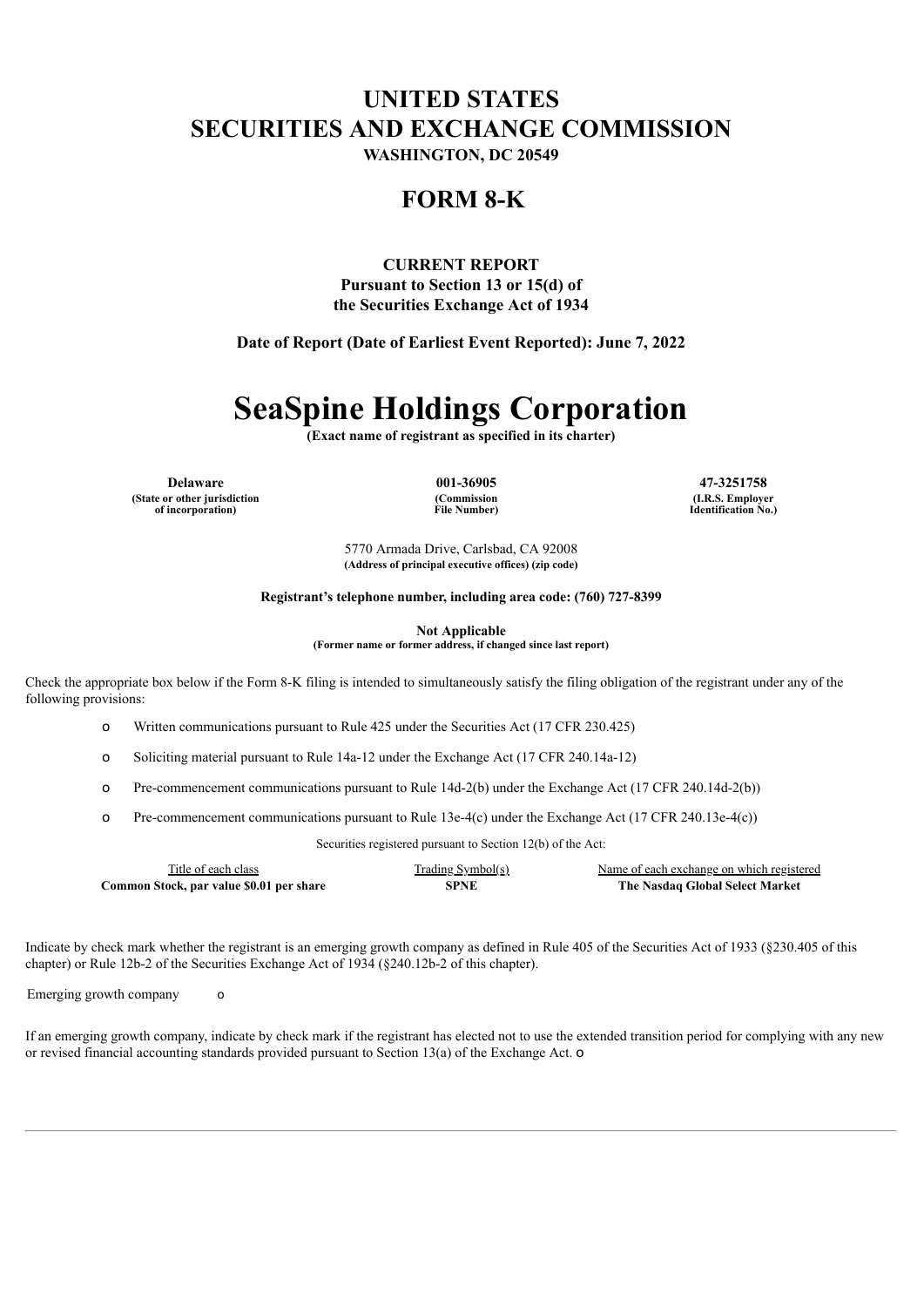#### **Item 1.01 Entry into a Material Definitive Agreement.**

#### *New Real Estate Lease*

SeaSpine Holdings Corporation's ("SeaSpine," the "Company," or "our") subsidiary, Isotis Orthobiologics, Inc. ("IsoTis"), leases an industrial and office building of approximately 70,000 square feet located at 2 Goodyear, Irvine, California 92618 (the "Irvine Facility"), from which most of the Company's orthobiologics products are manufactured and all are distributed.

On June 7, 2022, in connection with the expiration of the existing lease for the Irvine Facility, IsoTis and Monarch RRC Properties, LP, as landlord, entered into a 10-year lease (dated June 1, 2022 for reference purposes only) for the Irvine Facility, which IsoTis has the option to extend for up to six additional years, in the form of two three-year extensions. The term of the lease commences on May 1, 2023 and ends April 1, 2033. Base rent will be \$94,500 per month from May 1, 2023 through April 30, 2024, subject to an annual increase of 3.5%, and IsoTis will reimburse the landlord \$23,000 per month for property taxes, property insurance and common area maintenance. IsoTis will receive a tenant improvement allowance of \$600,000 paid in the form of \$60,000 per year.

The foregoing description of the lease is qualified in its entirety by reference to the copy of the lease, which the Company expects to file as an exhibit to its quarterly report on Form 10-Q for the quarter ended June 30, 2022.

| <b>Item 9.01</b>      | <b>Financial Statements and Exhibits.</b>                                   |  |  |
|-----------------------|-----------------------------------------------------------------------------|--|--|
| $(d)$ <i>Exhibits</i> |                                                                             |  |  |
| Exhibit No.           | Description                                                                 |  |  |
| 104                   | Cover Page Interactive Data File (embedded within the Inline XBRL document) |  |  |